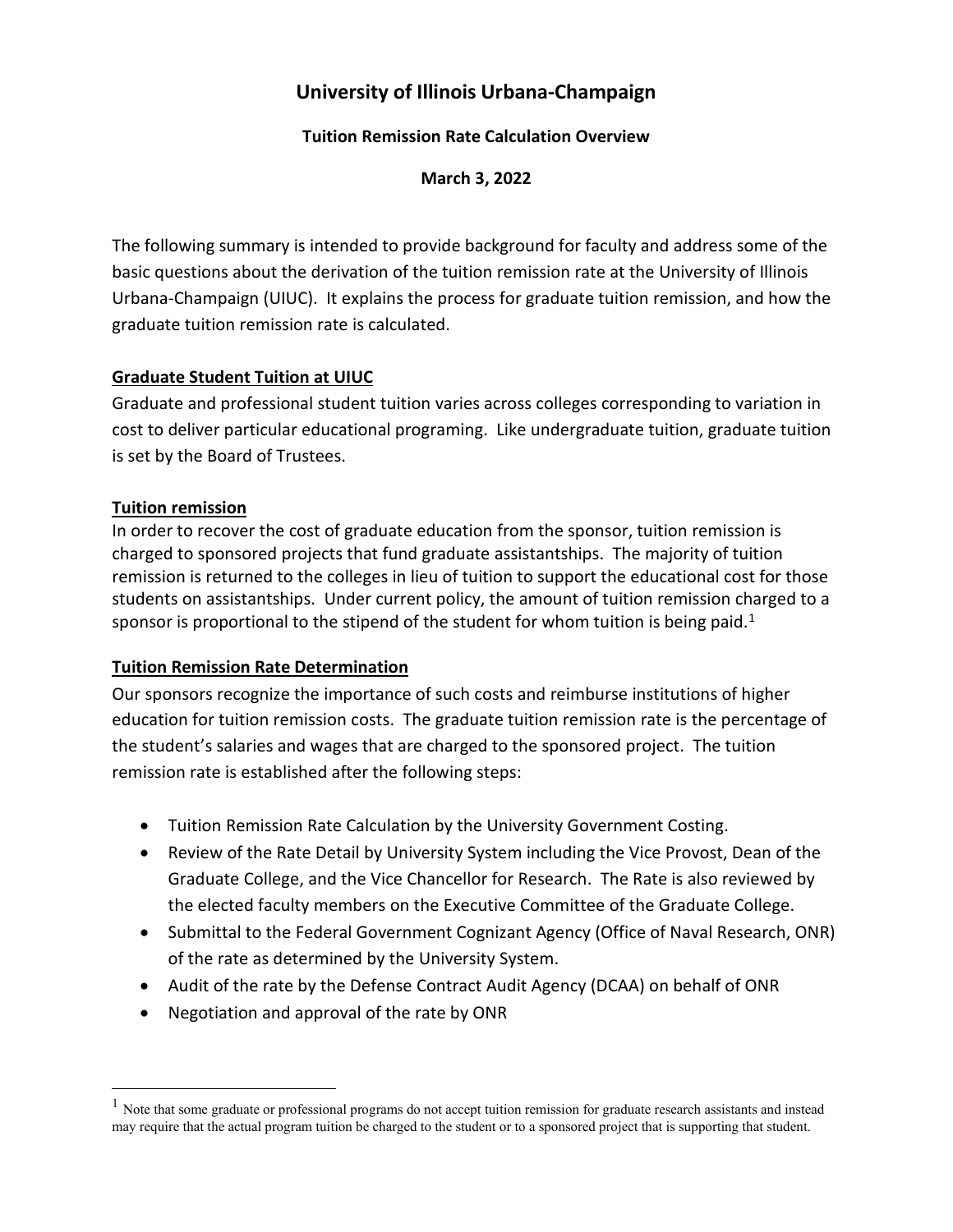In its simplest form the Tuition Remission blended rate is calculated as follows:



In FY22, a tuition remission rate of 78% was determined by dividing the total calculated tuition for research assistants paid on sponsored funds in FY20 (\$31,374,011), assuming in-state tuition, by the total of their stipends (\$40,186,908).<sup>[2](#page-1-0)</sup> In recent years, the campus administration has decided to discount the tuition remission charged to sponsored projects from the calculated rate. **Since FY14, this discounted rate has been 64%, and sponsored projects have continued to be charged a 64% rate.**

## **Charging Tuition Remission to Sponsored Projects**

Following determination and approval of the tuition remission rate for a fiscal year, that rate is used in calculating sponsored projects budgets reviewed by our Sponsored Programs Administration office (SPA). Tuition remission is calculated by multiplying (the tuition remission rate) X (the salaries and wages of graduate assistants paid on sponsored projects). The resulting amount is charged as a direct cost to sponsored projects. These direct costs are not included in the modified total direct costs (MTDC) to which F&A charges are applied.

### **References**

**Graduate Student Tuition** <https://registrar.illinois.edu/tuition-fees/tuition-fee-rates/>

### **OBFS Tuition Waiver Policy**

<http://www.pb.uillinois.edu/what-we-do/budget-planning-and-analysis/tuition/>

### **Graduate College Tuition Waiver Policy**

[Handbook & Policies | The Graduate College at the University of Illinois at Urbana-Champaign](https://grad.illinois.edu/handbooks-policies)

<span id="page-1-0"></span><sup>&</sup>lt;sup>2</sup> The tuition amounts are provided by the Division of Management Information (DMI) based on the actual tuition assessment and appointment files.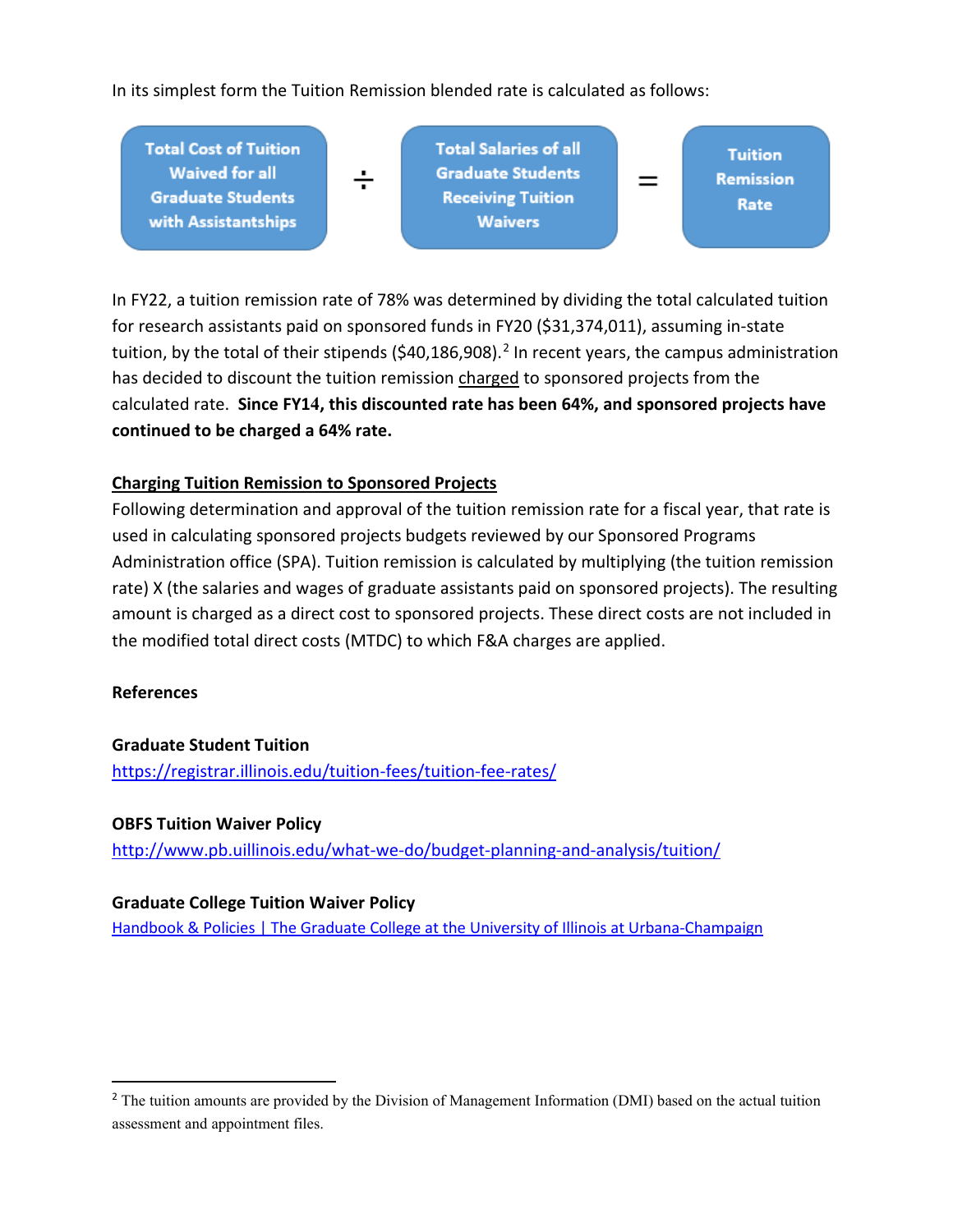### **Frequently Asked Questions**

#### *Who sets graduate tuition at the University of Illinois?*

Each year, tuition rates for undergraduate, graduate and professional students at the University of Illinois are recommended by the Provost to the University's Office of Planning and Budgeting, for approval by the Board of Trustees.

#### *What is graduate tuition remission?*

Graduate tuition remission is the practice of charging a sponsored project budget for the cost of all or part of the student's tuition when a student is employed as a research assistant supported by the project's funds. Graduate tuition remission is calculated as a percentage of the student's stipend.

#### *Is it legally allowable that tuition remission be charged to sponsored projects?*

The cost of tuition remission is an allowable expense on sponsored projects, provided that the student is (1) conducting activities necessary to the sponsored agreement; (2) tuition remission is provided in accordance with established educational institutional policy; (3) tuition remission is provided consistently to students in return for similar activities conducted for non-sponsored (e.g. teaching assistants) as well as sponsored activities; (4) the student is enrolled in an advanced degree program at the institution related to the sponsored research project; and (5) the tuition or other payments are reasonable compensation for the work performed and are conditioned upon the performance of necessary work

### *What is the graduate tuition remission rate?*

The graduate tuition remission rate is the rate used in charging sponsored projects for tuition remission as a fraction of the research assistant's stipend, as calculated by University Government Costing, reviewed by university administration and faculty, and approved by the federal government.

### *What are graduate tuition remission funds actually used for? How are they distributed across campus?*

Beginning in FY15, 25% of graduate remission at the University of Illinois at Urbana-Champaign has been allocated to the campus administration, and 75% has been distributed to the home college of the graduate assistant. These funds are then allocated by the college. How these funds are used is at the discretion of the college and the home department.

#### *Does graduate tuition reflect any real costs?*

Graduate education requires faculty time, materials, supplies, and administrative support; these are real costs. The cost of tuition is set by the Board of Trustees, on the recommendation of the Provost and University Administration, taking these factors into account.